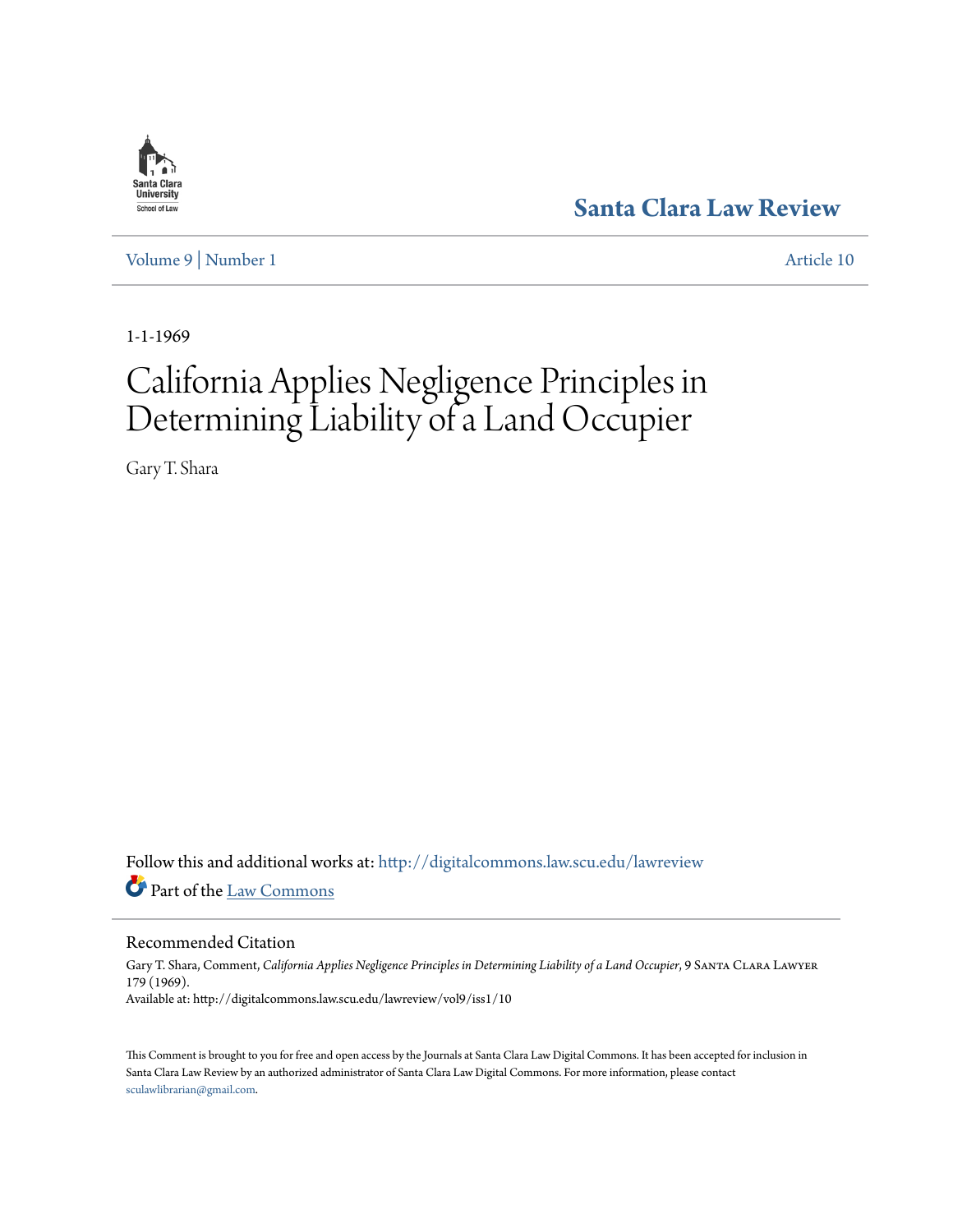# CALIFORNIA APPLIES NEGLIGENCE PRINCIPLES IN DETERMINING LIABILITY OF A LAND OCCUPIER

In the past California has determined the duty owed to someone coming upon the land of an owner or occupier' by classifying the entrant as either an invitee, licensee, or trespasser and by applying the common law rules pertaining to such status.<sup>2</sup> Substantial criticism has been directed at the use of these common law rules. Courts and commentators alike have observed the frequent difficulty of accurately labeling the entrant as either an invitee, licensee, or trespasser. These same authorities have likewise criticized the use of the entrant's status to fix duty as arbitrary and inflexible.<sup>3</sup>

On August 8, 1968, the California Supreme Court abolished these common law rules as determinative of liability in the case of *Rowland v. Christian.4* The court, in a 5-2 decision with Justice Peters writing for the majority, reaffirmed Civil Code section 1714<sup>5</sup> and applied it with reference to the duty owed an entrant by a landowner.<sup>6</sup> Recognizing the confusion that results when courts attempt to apply these common law rules of liability in a modern setting, the court held that the proper test of liability is whether the owner or occupier has acted as a reasonable man in the management of his property in view of the likelihood of injury to others. The court added that while the entrant's status may be considered in determining liability, it is no longer conclusive.7

This comment will examine the repercussions of the *Rowland* decision, and, more particularly, will analyze the reduced effect of the entrant's status in determining landowners' liability.

**4** 69 A.C. **89,** 443 P.2d 561, 70 Cal. Rptr. 97 (1968).

**5 CAL.** CIv. **CODE** § 1714 (West 1954). Every one is responsible, not only for the result of his willful acts, but also for an injury occasioned to another by his want of ordinary care or skill in the management of his property or person, except so far as the latter has, willfully or by want of ordinary care, brought the injury upon himself. The extent of liability in such cases is defined by the Title on Compensatory Relief.

**<sup>6</sup>**69 **A.C.** at 93, 443 **P.2d** at 564, **70** Cal. Rptr. at 100.

<sup>T</sup>*Id.* at 100, 443 P.2d at 568, 70 Cal. Rptr. at 104.

**<sup>1</sup>** When the term landowner is used in the text, it shall be synonymous with land occupier.

**<sup>2</sup>**Palmquist v. Mercer, 43 Cal. 2d **92,** 105, 272 P.2d 26, 34 (1954) (concurring opinion); Note, 13 CALiF. L. REV. **72** (1924).

*<sup>3</sup> See, e.g.,* Palmquist v. Mercer, 43 Cal. **2d** 92, 103, 272 P.2d 26, 33 (1954) (concurring opinion); Hanson v. Richey, 237 Cal. App. **2d** 475, 478, 46 Cal. Rptr. 909, 911 (1965) ; Fernandez v. Consolidated Fisheries, Inc., 98 Cal. App. 2d 91, 96, **219** P.2d 73, 76-77 (1950) ; James, *Tort Liability of Occupiers of Land: Duties Owed to Licensees and Invitees,* 63 **YALE** L.J. 605, 610 (1954); Note, 22 S. **CAL.** L. Rv. 318, 320 (1949) ; Note, 13 **CALnI.** L. REV. **72,** 75 (1924).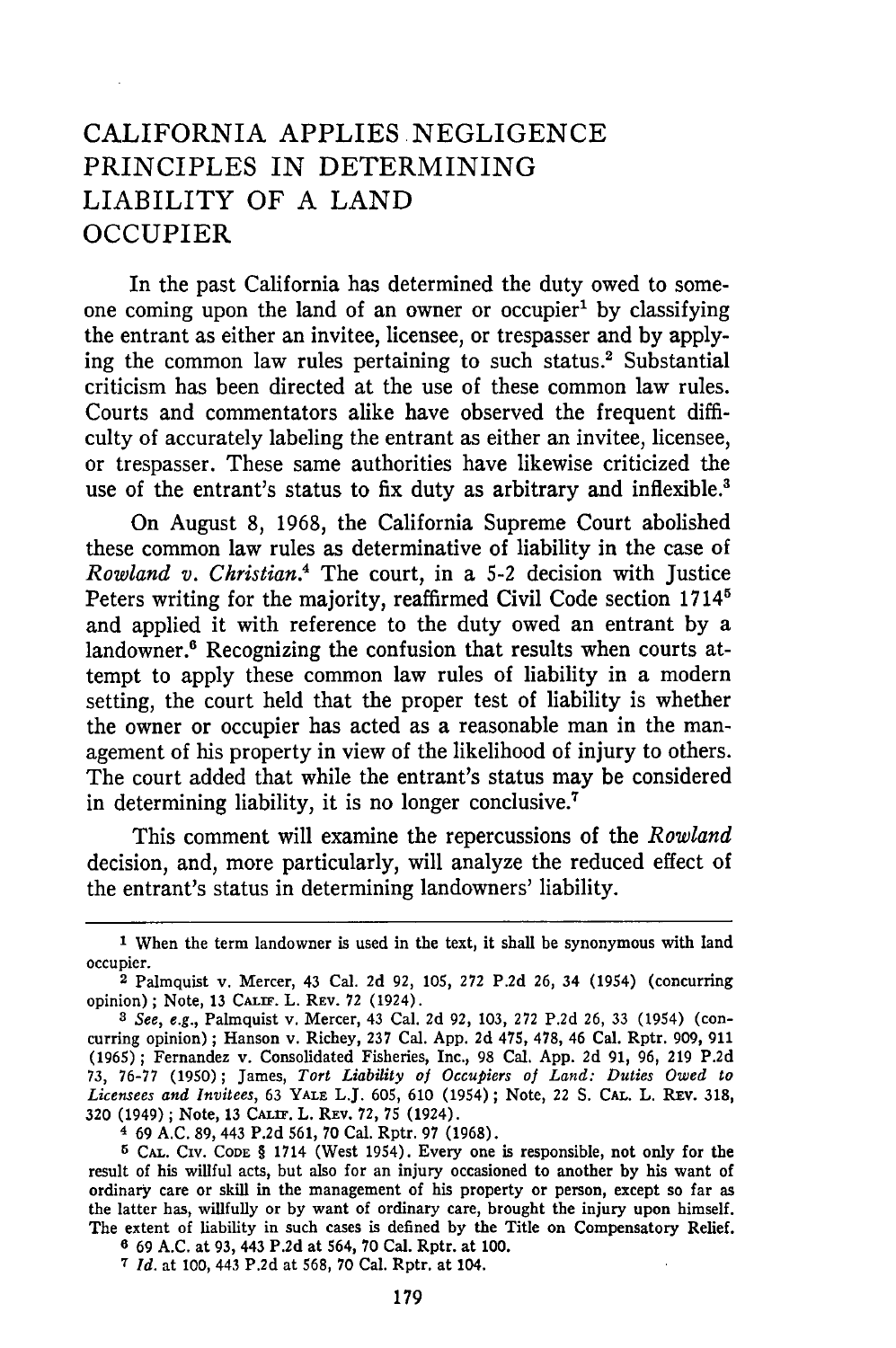## **TiE** LAW PRIOR TO ROWLAND

Although Civil Code section 1714 has been on the books since 1872,<sup>8</sup> California courts have generally chosen to ignore it and apply instead the common law distinctions between trespasser, licensee, and invitee. The justification for using these rules was that they provided a more precise test of liability than the reasonable care requirement of section 1714.<sup>9</sup>

Trespassers have been protected by the landowner's duty to merely refrain from wanton or wilful conduct.<sup>10</sup> Some courts, however, mitigated the harshness of this rule by adopting the Restatement exception<sup>11</sup> where the landowner was actively negligent and knew or had reason to know of the trespasser's presence.<sup>12</sup>

Where the entrant is classified as an invitee, the landowner has been held to a duty of exercising ordinary care.<sup>13</sup> This has been interpreted to mean that he must correct or warn against known dangers and make reasonable inspection to discover defects not  $k$ nown $14$ 

In the case of a licensee, the owner has been subject only to the duty of refraining from wanton or wilful conduct.<sup>15</sup> In *Palmquist v. Mercer*,<sup>16</sup> the California Supreme Court held that a landowner was *not* liable for an injury to a licensee resulting from a defective condition on the premises. There, the plaintiff was injured when he rode a horse under defendant's trestle which was nearly two and one half feet lower than authorized. The court stated: "Plaintiff was obliged to take the premises as he found them insofar as any alleged defective condition thereon might exist."<sup>17</sup>

As a corollary to the rule that a licensee takes the premises as

**14** *Id.*

**15** Palmquist v. Mercer, 43 Cal. 2d 92, 102, 272 P.2d 26, 32 (1954).

**16** 43 Cal. 2d 92, 272 P.2d 26 (1954).

*17 Id.* at 102, **272 P.2d** at **32.**

**<sup>8</sup> CAL. CIV. CODE** § 1714 (West 1954).

**<sup>9</sup>** Note, 13 CALiF. L. **REV. 72,** 73 (1924).

**<sup>10</sup>** Palmquist v. Mercer, 43 Cal. 2d 92, 272 P.2d 26 (1954).

**<sup>11 &</sup>quot;A** possessor of land who knows or has reason to know of the presence of another who is trespassing on the land is subject to liability for physical harm thereafter caused to the trespasser by the possessor's failure to carry on his activities upon the land with reasonable care for the trespasser's safety." **RESTATEMENT** (SEcoND) **OF** TORTS § **336 (1965).**

<sup>12</sup> Fernandez v. Consolidated Fisheries, Inc., **98** Cal. **App. 2d 91, 96-97, 219 P.2d 73,** 77 **(1950);** see, e.g., Marino v. Valenti, 118 Cal. **App. 2d 830,** 841, **259 P.2d** 84, **90 (1953);** Fernandez v. American Bridge Co., 104 Cal. **App. 2d** 340, 345, **231 P.2d** 548, **551** (1951).

**<sup>13</sup>**Smith v. Kern County Land Co., 51 Cal. 2d 205, 331 P.2d 645 (1958) ; Miller v. Desilu Prods., Inc., 204 Cal. App. 2d 160, 22 Cal. Rptr. 36 (1962); 2 B. WrTKIn, **SUMMARY OF CALIFORNIA** LAW, 1454 (1960).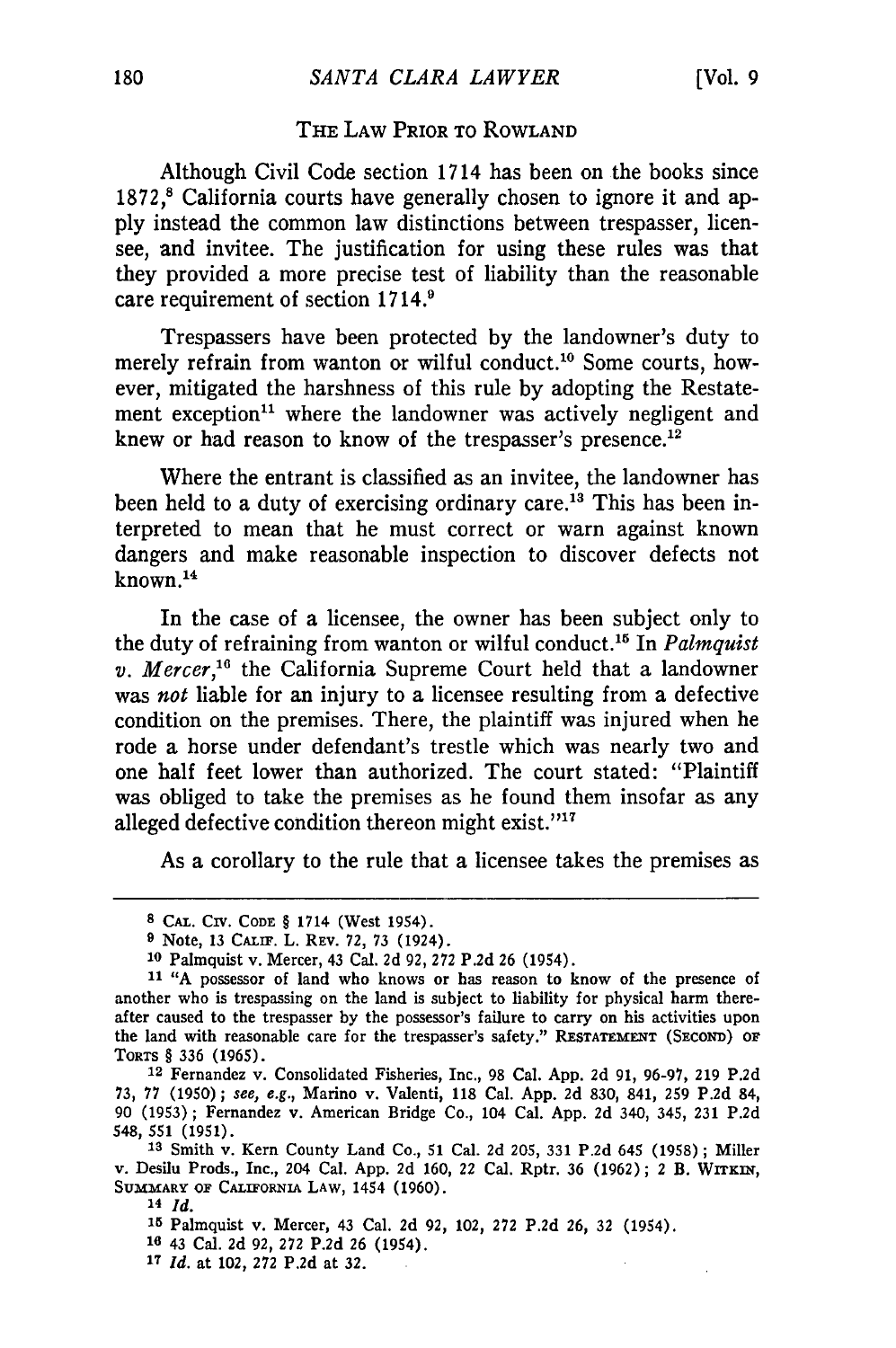#### *COMMENTS*

he finds them, the court in *Fisher v. General Petroleum Corporation,"8* held that defendant did not have a duty to warn a licensee of a dangerous condition on the land. In this case defendant granted decedent's employer a license to lay pipe across his land. While back-filling the trench, deceased struck a bull-plug concealed below the surface of the earth. Defendant had knowledge of the plug but failed to warn the employer. Oil and gas were released onto the bulldozer which ignited in flames, fatally burning deceased.

This rule, denying recovery for injury occasioned by a defective condition on the land, has frequently led to unjust results.'<sup>9</sup> Consequently, the courts have created an exception to the rule where they find "active negligence" on the part of the landowner which, coupled with the defective condition, leads to the plaintiff's injuries.<sup>20</sup> The court in *Hansen v. Richey*<sup>21</sup> distinguished between mere passive negligence, consisting of the owner's maintenance of a partially filled swimming pool on his premises, and the active negligence of the owner in entertaining a large number of youthful guests without providing barriers barring access to the pool. $22$  The appellate court's reversal was based on what the court termed the "active conduct" exception.<sup>23</sup>

Another exception to the traditional rule was recognized in those instances where a condition on the premises amounts to a "trap." A trap has been defined as "[A] concealed danger known to the defendant, that is, a danger clothed with a deceptive appearance of safety." $24$  The courts have found a duty to inform the licensee of a concealed danger where its existence was known to the landowner.<sup>25</sup>

It has long been apparent that these common law rules of liability with their limited exceptions and difficulties of application

**22** *Id.* at 480-81, 46 Cal. Rptr. at 912-13.

**<sup>23</sup>***Id.* at 478, 46 Cal. Rptr. at 911.

**24** *Id.* at 480, 46 Cal. Rptr. at 912; *see* Nelsen v. Jensen, **177** Cal. App. **2d** 270, 2 Cal. Rptr. 180 (1960) **;** W. PROSSER, TORTS 390 (3d ed. 1964).

**<sup>18</sup>**123 Cal. App. **2d** 770, 267 **P.2d** 841 (1954), *criticized in* Comment, *Landowners and Licensees in California, 7* **STAN.** L. REV. **130** (1954).

**<sup>19</sup>** Fisher v. General Petroleum Corp., **123** Cal. App. **2d** 770, 780, **267 P.2d** 841, 847 (1954) (concurring opinion).

**<sup>20</sup>** Oettinger v. Stewart, 24 Cal. **2d 133,** 148 **P.2d** 19 (1944); Howard v. Howard, 186 Cal. App. **2d** 622, 9 Cal. Rptr. **311** (1960) **;** *but cf.* Bylling v. Edwards, **193** Cal. App. **2d 736,** 14 Cal. Rptr. **760** (1961).

**<sup>21 237</sup>** Cal. App. **2d** 475, 46 Cal. Rptr. **909** (1965).

**<sup>25</sup>** Hall v. Barber Door Co., **218** Cal. 412, 23 P.2d **279** (1933). The effectiveness of the trap exception is limited by a lack of clarity in definition. *See, e.g.,* Anderson v. Anderson, 251 Cal. App. 2d 409, 412, **59** Cal. Rptr. 342, 344 (1967), where the court stated that the original meaning of a trap involved the use of spring guns and steel traps and, "[T]he lack of definiteness in the application of the term to any other situation makes its use argumentative and unsatisfactory."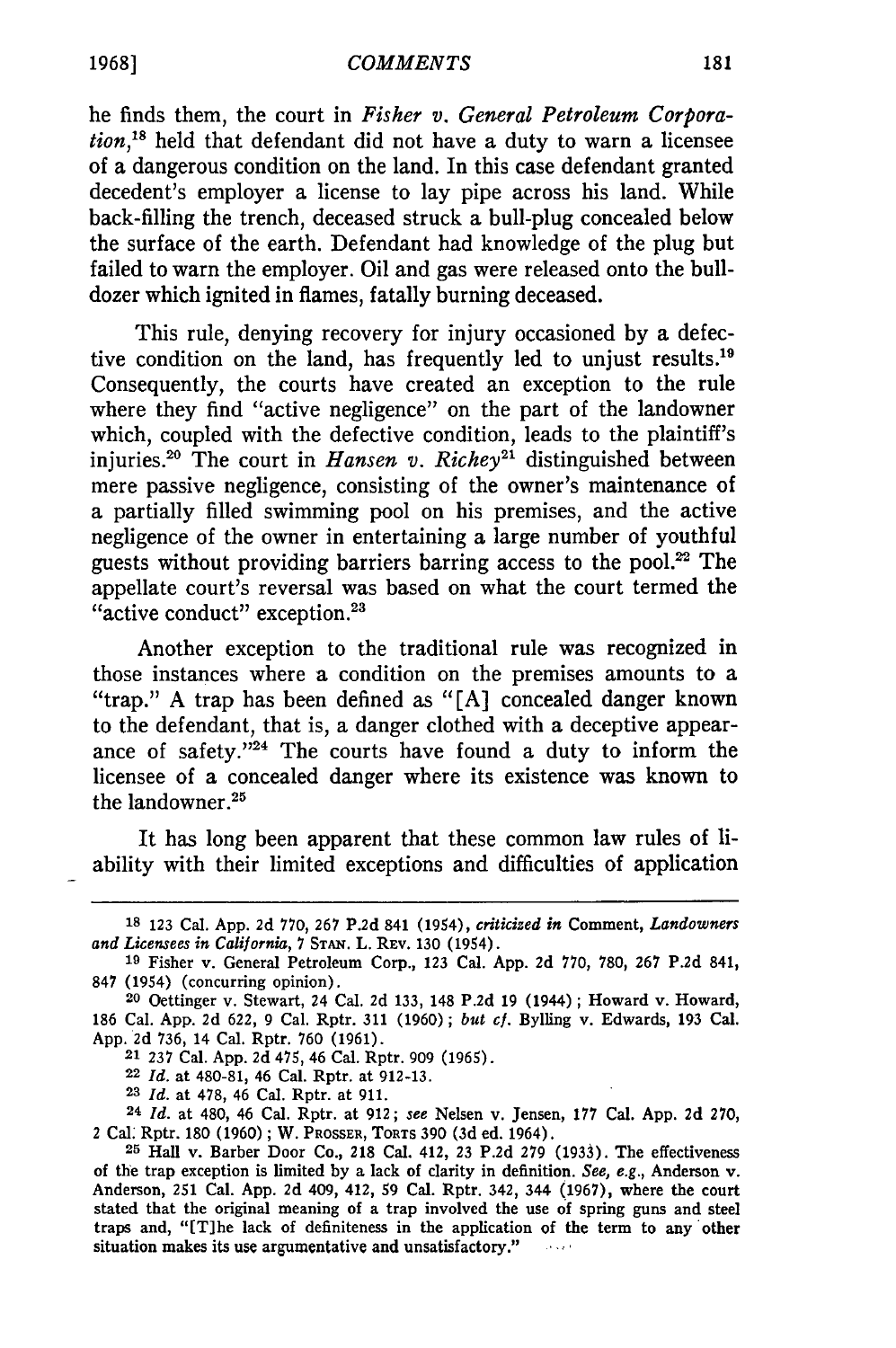were ineffective in justly assessing what should be the duty of care owed to an entrant by a landowner. Realizing the extent to which these rules had become entrenched in our Anglo-Saxon legal tradition,26 it was likewise apparent that only an explosive reformation could permanently lay them to rest. Such an explosion occurred with the decision of the California Supreme Court in *Rowland v. Christian*<sup>27</sup>

### **ROWLAND** V. **CHRISTIAN**

In *Rowland,* plaintiff was invited into defendant's apartment and during his visit used defendant's bathroom. In the process of turning off the water faucet, the porcelain handle broke, severing tendons in plaintiff's right hand. He brought an action for personal injuries alleging: That defendant knew of the defective water faucet; that one month before the accident defendant told her lessors that the faucet was cracked and should be replaced; and that defendant did not warn plaintiff of the defect. Defendant moved for summary judgment, reciting in her supporting affidavit that the plaintiff was a social guest in her apartment when he was injured. In his counteraffidavit, plaintiff stated: That defendant knew of the defective condition; that he had mentioned to defendant his intention to use the bathroom; and that she failed to warn him of the defective faucet.

The trial court granted defendant's motion for summary judgment and the court of appeal affirmed.<sup>28</sup> Justice Rattigan, writing for the appellate court, held that plaintiff's counter-affidavit failed to show facts sufficient to present a triable issue.29 Since plaintiff neither denied that he was a social guest nor alleged facts showing that he enjoyed any other status, it was assumed that he was a social guest.30 The court said that "[A] licensee takes the premises as he finds them. The person in possession of the premises is not liable to him for injury caused by their defective condition."31 This, of course, represents the traditional application of the common law rule. The court recognized the many criticisms directed at the ap-

**<sup>26</sup>**Rowland **v. Christian, 69 A.C. 89,** 94-95, **443 P.2d** 564, **565, 70 Cal. Rptr. 97, 100-101** (1968); see 2 **F. HARPER & F. JAMES, TORTS 1432 (1956).**

**<sup>27</sup>**69 **A.C. 89,** 443 P.2d 564, 70 Cal. **Rptr.** 97 (1968).

**<sup>28.</sup>** Rowland v. Christian, 63 Cal. Rptr. **98 (1967),** *vacated.*

**<sup>29</sup>**Defendant contended that a triable issue of fact existed as to whether the defective. faucet amounted to a trap but the court held that he could not recover under any exception to the general rule since he failed to allege that the defective condition was concealed.

**<sup>80</sup>**Social guest and licensee are used interchangeably. W. PRossa, TORTS 386 **(3d** ed. 1964).

**<sup>81</sup>**Rowland v. Christian, 63 Cal. Rptr. **98, 101** (1967), *vacated.*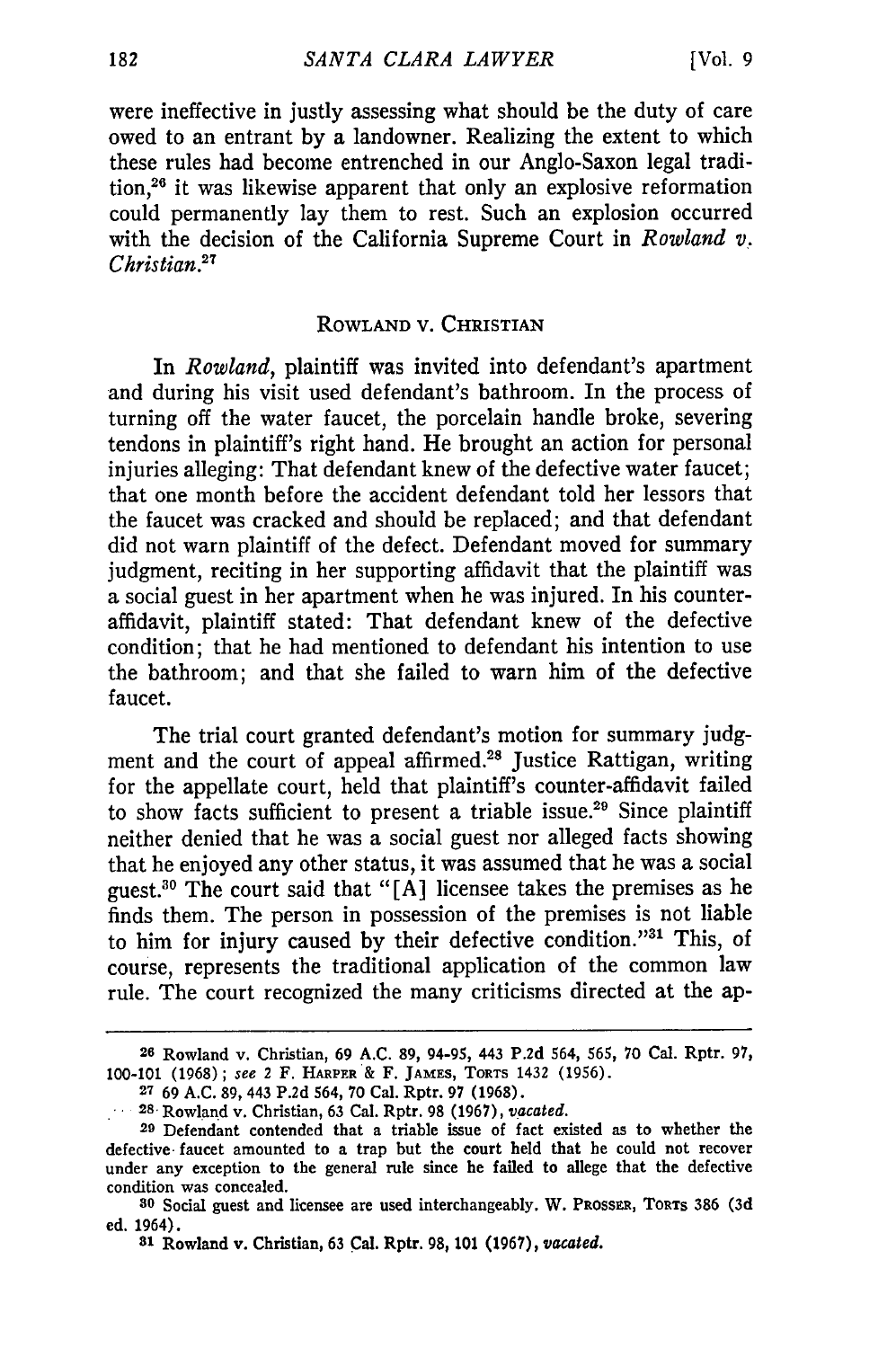plication of the rule but concluded that "[S]ubstantive law cannot be changed on the narrow evidentiary base presented by this record. $^{1932}$ 

The supreme court did not agree. In a 5-2 decision, the court reversed and held that the entrant's status will no longer be determinative of liability, but will be merely one of the factors considered in deciding whether the defendant breached a duty of ordinary care and skill in managing his property as set forth by Civil Code section 1714.3s

The proper test to be applied to the liability of the possessor of land in accordance with section 1714 of the Civil Code is whether in the management of his property he has acted as a reasonable man in view of the probability of injury to others, and, although the plaintiff's status as a trespasser, licensee, or invitee may in the light of the facts giving rise to such status have some bearing on the question of liability, the status is not determinative.<sup>34</sup>

When applying ordinary principles of negligence law rather than the common law rules, the court found that there was indeed a triable issue of fact: "Where the occupier of land is aware of a concealed condition involving in the absence of precautions an unreasonable risk of harm to those coming in contact with it and is aware that a person on the premises is about to come in contact with it, the trier of fact can reasonably conclude that a failure to warn or to repair the condition constitutes negligence."<sup>35</sup>

Justice Burke, writing for the dissent, stated that the common law rules supply workable guidelines and suggested that the reaffirmation of negligence principles as determining liability might have the effect of opening the door to potentially unlimited liability. $36$ 

### ANALYSIS

The *Rowland* court's rejection of the common law rules in favor of section 1714 is not totally revolutionary. The courts have already rejected the law of trespassers, licensees, and invitees in independent contractor cases<sup>37</sup> and in admiralty cases.<sup>38</sup> The *Row*-

**<sup>32</sup>** *Id.* at 104.

**<sup>33</sup> CAL.** CIV. **CODE** § 1714 (West 1954).

**<sup>34</sup>**Rowland v. Christian, 69 **A.C. 89, 100,** 443 **P.2d** 564, **568,** 70 Cal. Rptr. **97,** 104 **(1968).**

**<sup>35</sup>***Id.* at **101,** 443 **P.2d** at **568,** 70 Cal. Rptr. at 104.

*<sup>386</sup> Id.* at 102, 443 **P.2d at** 569, **70 Cal. Rptr. at 105** (dissenting opinion).

**<sup>37</sup> Chance v. Lawry's, Inc., 58 Cal. 2d 368,** 374 **P.2d 185 (1962);** Handley v. Capital Co., **152** Cal. **App. 2d 758, 313 P.2d 918 (1957) ;** cf. **Hall v. Barber Door Co., <sup>218</sup>**Cal. **412, 23 P.2d 279 (1933). <sup>38</sup>**Kermarec v. Compagnie Generale Transtlantique, **358 U.S.** 625, 630-31 **(1958);**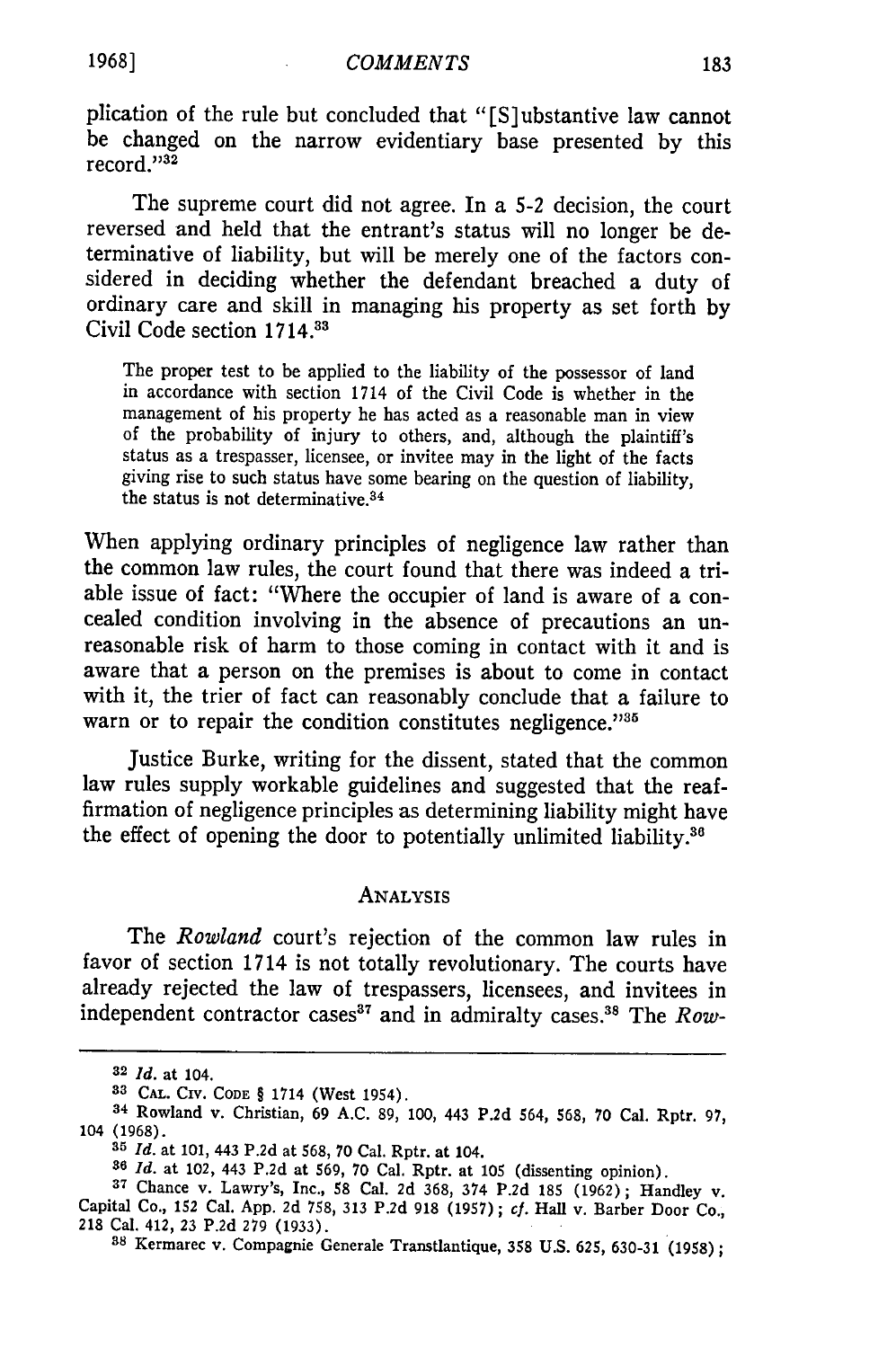*land* court itself noted that "[T]he common law distinctions after thorough study have been repudiated by the jurisdiction of their birth."<sup>39</sup> Commentators have also repeatedly urged rejection of the common law distinctions.<sup>40</sup>

With the implementation of section 1714, a general duty of ordinary care in managing his property is imposed on the landowner. However, according to modern California negligence law, it must be shown that the injury to him was reasonably foreseeable before this duty will arise in favor of a particular entrant.<sup>41</sup> This in turn requires a finding that the particular entrant's presence was reasonably foreseeable as well as a finding that, given his presence, he would reasonably be expected to encounter the dangerous condition.

In properly instructing a jury on what the "ordinary duty of care" to a foreseeable entrant entails, the trial courts of California may face some knotty problems. True, the problems will be minimal if the entrant is a business invitee since the duty owed to an invitee has always been one of ordinary care.<sup>42</sup> Thus, the courts will continue to instruct that the standard of ordinary care owed to an invitee includes the duty to correct or warn against known dangers and to make a reasonable inspection to uncover hidden dangers.<sup>43</sup>

But will the courts continue to instruct that the same duty

42 Smith v. Kern County Land Co., **51** Cal. 2d 205, 331 P.2d 645 (1958) **;** Miller v. Desilu Prods., Inc., 204 Cal. App. 2d 160, 22 Cal. Rptr. 36 (1962); 2 B. WITKIN, SUMMARY **OF** CALIFORNIA LAW, 1454 (1960).

**43** *Id.*

Fidelity & Casualty Co. of N.Y. v. C/B Mr. Kim, 345 F.2d 45, 50 (5th Cir. 1965); Olsen v. New York Cent. R.R. Co., 341 F.2d 233 (2d Cir. 1965).

**<sup>39</sup>** 69 A.C. 89, 100, 443 P.2d 561, 568, 70 Cal. Rptr. 97, 104 (1968) **;** see Occupier's Liability Act, 5 & 6 Eliz. 2, c. 31 (1957).

**<sup>40</sup>**James, *Tort Liability of Occupiers of Land: Duties Owed to Licensees and Invitees,* 63 YALE L.J. 605 (1954); Note, 22 S. **CAL.** L. REV. 318 (1949) **;** Note, 13 **CALIF.** L. REV. **72** (1924).

<sup>41</sup> This conforms to the modern approach and the California rule that the general test of negligence is foreseeability, and unless injury to a particular person could have been foreseen by a reasonably prudent person, the defendant owes no duty to that particular person. "[TIhe risk reasonably to be foreseen not only creates the liability but defines its limits." Mosely v. Arden Farms Co., 26 Cal. 2d 213, 220, 157 P.2d 372, 376 (1945) (concurring opinion) ; *see also* Tucker v. Lombardo, 47 Cal. 2d 457, 464-65, **303 P.2d** 1041, 1046 **(1956),** 2 B. WiTxIN, **SUMMARY OF CALIFORNIA LAW,** 1404 (1960). The foreseeability test has been suggested in previous cases involving a trespasser, invitee, or licensee. Palmquist v. Mercer, 43 Cal. 2d 92, 106, 272 P.2d 26, 34 (1954); Fernandez v. American Bridge Co., 104 Cal. **App.** 2d 340, 344, **231** P.2d 548, 550-51 (1951) **;** Fernandez v. Consolidated Fisheries, Inc., 98 Cal. App. 2d 91, 99, 219 P.2d 73, 76-77 (1950). It has been recently applied to cases involving recovery for negligent infliction of emotional distress. Dillon v. Legg, 68 Cal. 2d 766, 441 P.2d 912, 69 Cal. Rptr. 72 (1968) (foreseeability test applied to recovery for emotional distress) **;** Amaya v. Home Ice, Fuel & Supply Co., 59 Cal. 2d 295, 315, 379 P.2d 513, **525** (1963) (dissenting opinion).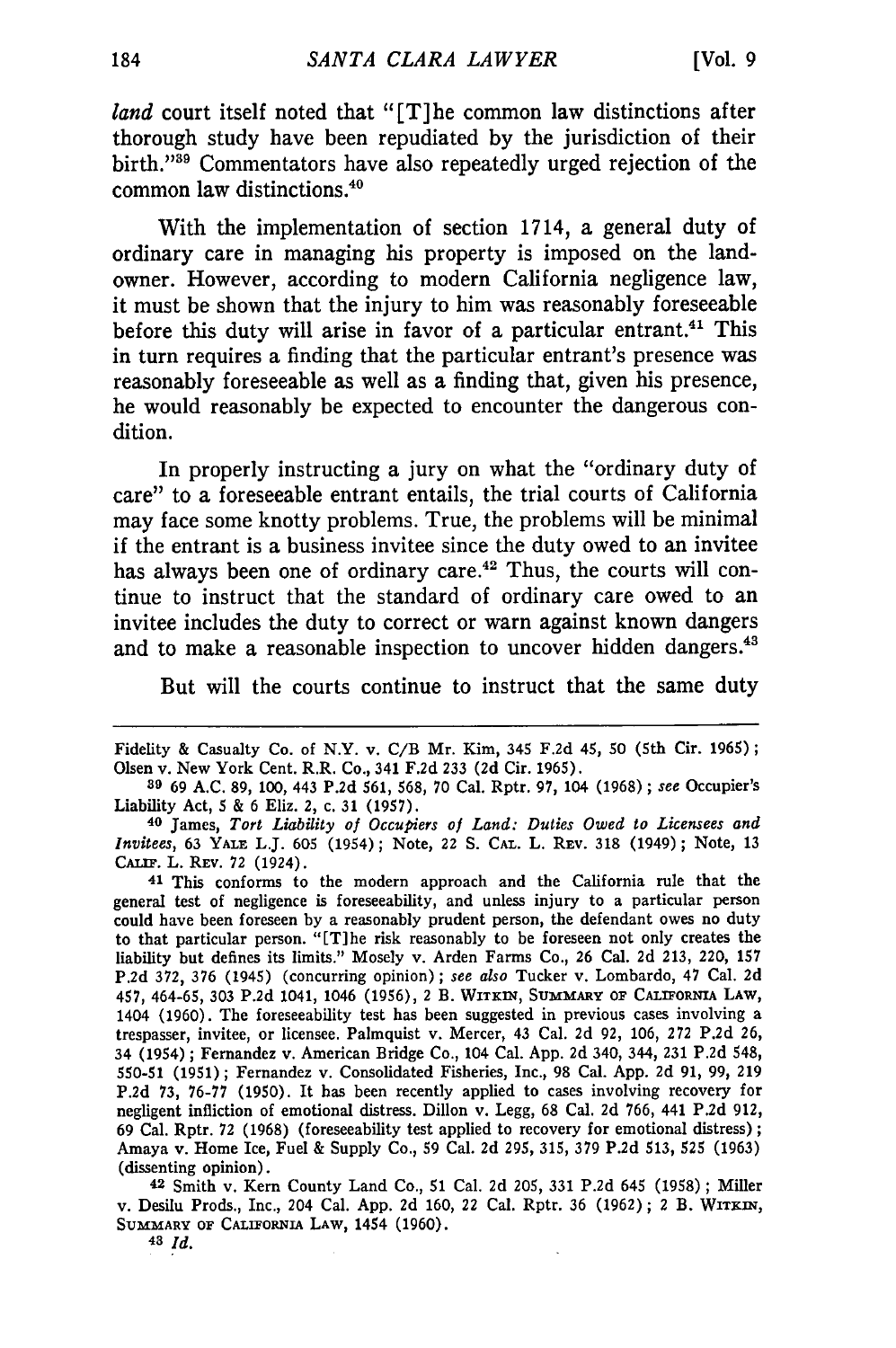to inspect is *not* owed to a trespasser or licensee? In *Rowland,* the defendant had actual knowledge of the defective water faucet; thus the court did not consider the question of whether a duty to inspect is owed a licensee. The court simply said that the landowner must exercise "ordinary care" in the management of his property. If a court were to instruct on general negligence principles, the jury could properly consider whether, in the exercise of ordinary care, a duty to inspect had arisen. Whether ordinary care requires an inspection of the premises depends upon the circumstances of the particular case, not upon the status of the entrant.

In a situation where the landowner is aware of both the dangerous condition and the presence of the entrant, will the trial court instruct that the standard of ordinary care includes either a duty to warn or a duty to repair? *Rowland* strongly suggests that, at the very least, a failure to warn would constitute negligence: "Whether or not a guest has a right to expect that his host will remedy dangerous conditions on his account, he should reasonably be entitled to rely upon a warning of the dangerous condition so that he, like the host, will be in a position to take special precautions when he comes in contact with it."<sup>44</sup> While the duty to repair is always an alternative to the duty to warn, the converse is not always true. However, it is at least arguable that where a land occupier, under a similar situation, knows that it is unlikely that he will be available to warn the entrant or a warning could not be received in time to avoid possible injury, then his duty becomes one to repair a condition which involves an unreasonable risk of harm.

The application of negligence principles should not dramatically increase the burden on the landowner. "Entrant" verdicts that now appear recoverable under section 1714 were, in many cases, previ- .ously recoverable under exceptions to the common law rules. For instance, one of the exceptions to the rule of non-liability for a licensee's injuries was made when the landowner was "actively negligent."<sup>45</sup> In *Anderson v. Anderson*,<sup>46</sup> the court found a duty to warn a social guest on the basis of the active negligence of the landowner in specifically inviting the plaintiff to use the pool and in failing to disclose to him a hidden ledge at the bottom. In *Rowland,* the court suggests that the "ordinary care" now owed to a social guest would likely include a similar duty to warn against dangerous conditions known to the land owner. In *Anderson,* the court was

 $\omega = \omega$  .

**<sup>44</sup>**69 A.C. at 101, 443 P.2d at 568, 70 Cal. Rptr. at 105.

**<sup>45</sup>**Oettinger v. Stewart, 24 Cal. 2d 133, 148 P.2d 19 (1944) ; Howard v. Howard, 186 Cal. App. 2d 622, 9 Cal. Rptr. 311 (1960); *but cf.,* Bylling v. Edwards, 193 Cal. App. 2d 732,14 Cal. Rptr. 760 (1961). **<sup>46</sup>251** Cal. App. **2d** 409, **59** Cal. Rptr. 342 (1967).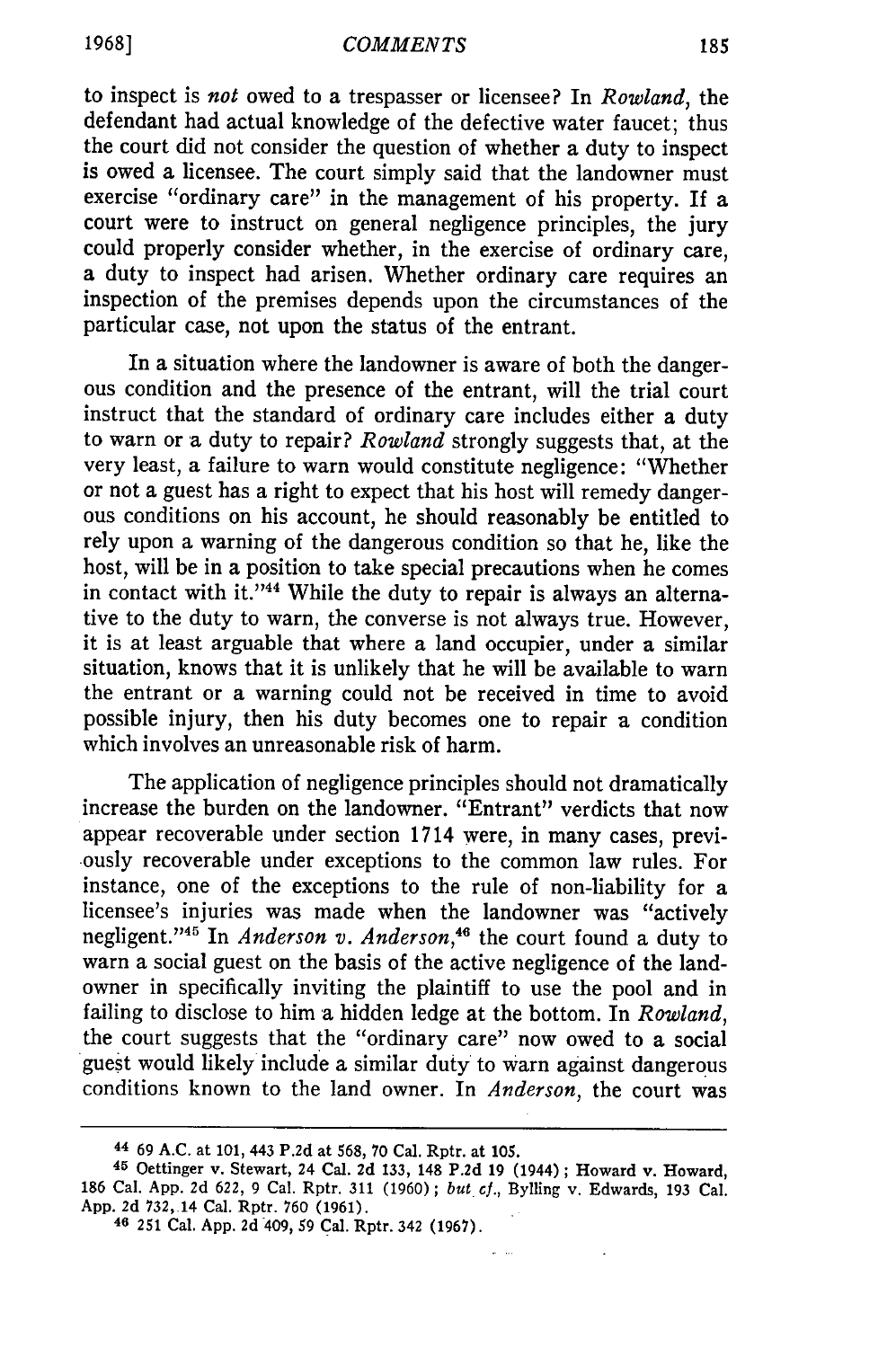forced to talk in terms of the separate "active negligence" of the landowner coupled with the failure to warn in order to find liability. Today, a similar result will be reached by simply recognizing that allowing a social guest to be exposed to a dangerous condition without a warning is failing to conform to a standard of ordinary care.

Where the entrant was a trespasser, the common law required only that the landowner refrain from wanton or wilful conduct.<sup>4</sup> However, under the *Rowland* rationale, where a trespasser's presence is known, the landowner's duty of ordinary care in the management of his property would attach if a reasonable person would have foreseen that the trespasser would be exposed to an unreasonable risk of harm. This would appear to be a rather extreme departure from prior California law were it not for the fact that some of California's lower courts seem to have anticipated the supreme court. In *Fernandez v. Consolidated Fisheries Incorporated*,<sup>48</sup> the appellate court reversed on the ground that the instruction that the only duty to a trespasser is to refrain from wilful acts was error.<sup>49</sup> The court based its decision on Civil Code section 1714 and held that the jury should determine whether defendant knew of the plaintiff's presence.<sup>50</sup> If he did have such knowledge, he must exercise ordinary care under the circumstances.

The common law rule relating to trespassers contained one notable exception, the attractive nuisance doctrine. The doctrine requires the exercise of ordinary care in the case where the trespasser was a child of sufficient youth to be enticed onto the land by the dangerous condition.<sup>51</sup> Generally, the dangerous condition has to be

**49** *Id.* at 99, 219 P.2d at 78.

*50 Id.*

**<sup>51</sup>**Under the attractive nuisance doctrine, a landowner is liable for injuries to a trespassing child as stated in **RESTATEMENT (SECOND)** Or TORTS § 339 (1965), which is the law in California: "A possessor of land is subject to liability for physical harm to children trespassing thereon caused by an artificial condition upon the land if

(a) the place where the condition exists is one upon which the possessor knows or has reason to know that children are likely to trespass, and (b) the condition is one of which the possessor knows or has reason to know and which he realizes or should realize will involve an unreasonable risk of death or serious bodily injury to such children, and

(c) the children because of their youth do not discover the condition or realize the risk involved in intermeddling with it or in coming within the area made dangerous **by** it, and

**<sup>47</sup>**Fernandez v. Consolidated Fisheries, Inc., 98 Cal. App. **2d 91,** 96-97, **219 P.2d 73, 77;** see, e.g., Marino v. Valenti, **118** Cal. **App. 2d 830, 259 P.2d** 84 **(1953);** Fernandez v. American Bridge Co., 104 Cal. **App. 2d** 340, 345, **231 P.2d** 548, **551** (1951).

**<sup>48</sup>** 98 Cal. **App.** 2d **91,** 219 P.2d 73 (1950). Justice Peters has been in the vanguard of those who espouse the return to common law principles of negligence. Dillon v. Legg, **68** Cal. 2d 766, 441 P.2d 912 (1968); Amaya v. Home Ice, Fuel & Supply Co., 59 Cal. 2d 295, 315, 379 P.2d 513, 525 (1963) (dissenting opinion) **;** Fernandez v. Consolidated Fisheries, Inc., 98 Cal. App. 2d **91,** 219 P.2d 73 (1950).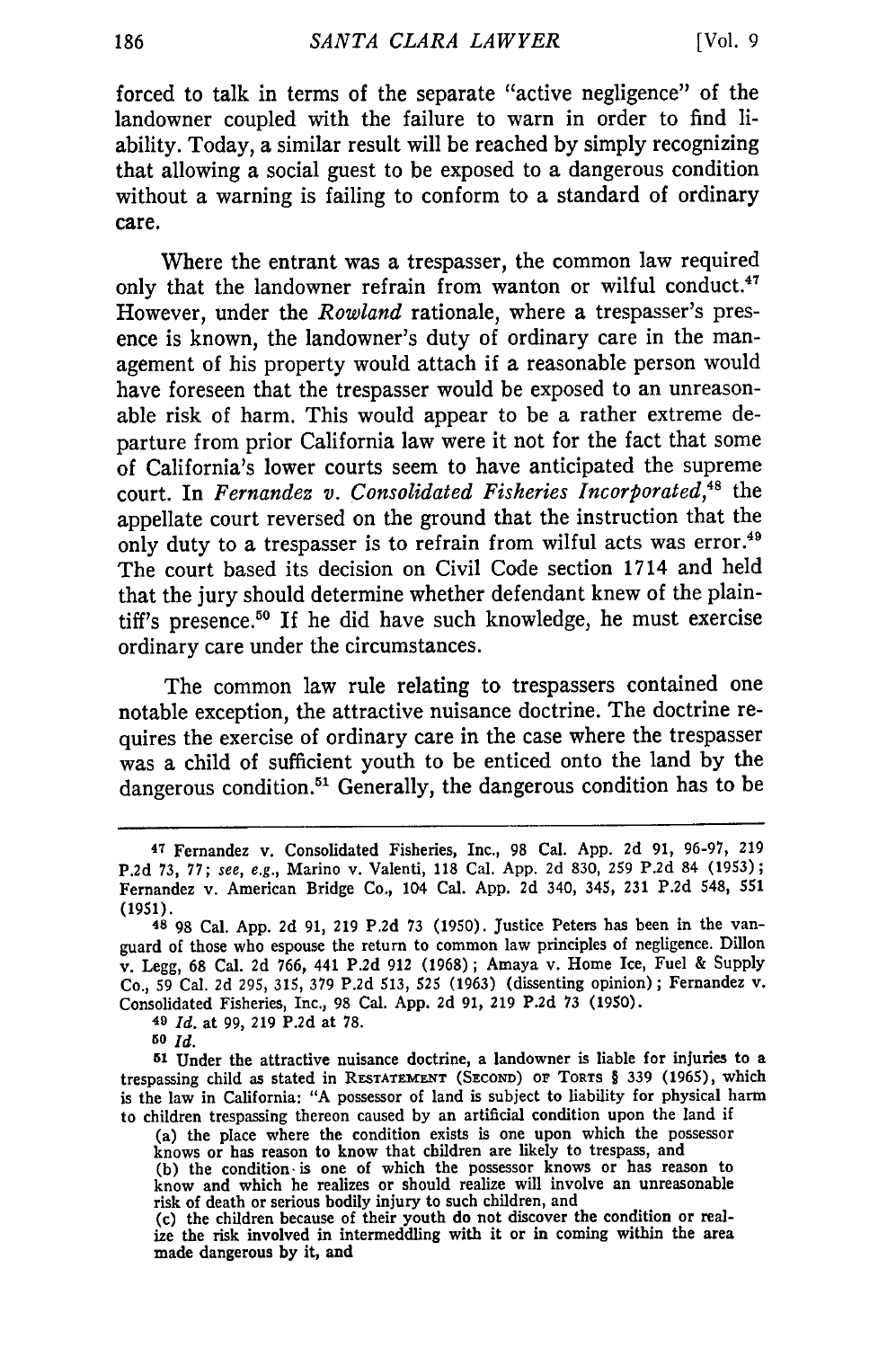#### *COMMENTS*

so uncommon, concealed, and **highly** dangerous that a child of a particular age would not recognize the peril.<sup>52</sup> By implementing the ordinary care standard of section 1714, *Rowland* merely reaffirms the basis of this doctrine. <sup>53</sup>

While the rules incident to *Rowland* remain to be formulated, some practical effects may be forecast.

**By** retaining the status of trespasser, licensee, and invitee as one of the factors in determining liability under Civil Code section 1714, the court is providing a workable guideline based on a consideration of foreseeability. The revised California Jury Instructions, based on the *Rowland* decision, implement this foreseeability consideration in the determination of the duty of an owner or occupant of premises:

The [owner] [occupant] of premises is under a duty to exercise ordinary care in the management of such premises in order to avoid exposing persons thereon to an unreasonable risk of harm. A failure to fulfill this duty would be negligence. [This duty of care is owed only to such persons as the [owner] [occupant], as a reasonably prudent person under the same or similar circumstances, should have foreseen would be exposed to such a risk of harm.] <sup>54</sup>

Where, for instance, the plaintiff is a customer in defendant's store, there would normally be no question of foreseeability unless the customer entered an area where he could no longer enjoy the status of an invitee. Since the duty is one to inspect as well as warn or repair,55 the main consideration, in determining liability in the absence of a warning to the plaintiff, is whether the condition existed for such a length of time that a reasonable inspection would have disclosed it. If, however, the entrant is a trespasser or licensee, the foreseeability of his presence goes directly to the question of

**1968]**

**<sup>(</sup>d)** the utility to the possessor of maintaining the condition and the burden of eliminating the danger are slight as compared with the risk to children involved, and

<sup>(</sup>e) the possessor fails to exercise reasonable care to eliminate the danger or otherwise to protect the children.

See, e.g., Courteil v. McEachen, **51** Cal. **2d** 448, **457-58,** 334 **P.2d 870, 875** (1959); Reynolds v. Wilson, **51** Cal. 2d 94, **103, 331 P.2d 48, 51-52 (1958).**

**<sup>52</sup>** The requirement as construed **by** Dean Prosser that "[slome possibility of danger, not unreasonably great, is not enough . **.** . **."** is recognized as establishing a policy of recovery limited to uncommon, concealed, **highly** dangerous conditions of the land over and above the common, obvious dangers known to children of a particular age. W. PROSSER, **TORTS** 441 (2d ed. 1955).

**<sup>53</sup> The** basis of the attractive nuisance doctrine, as interpreted **by** Dean Prosser, is that the child, due to his immaturity and want of judgment, may be incapable of understanding and appreciating all of the possible dangers which he may encounter in trespassing, or of making his own intelligent decisions as to the chances he **will** take. W. **PROSSER,** TORTS **372 (3d** ed. 1964).

**<sup>54</sup> CAL.** JUR. **INST.** Civ. No. **211-A** (Revised **1968).**

*<sup>55</sup>* See note 14 supra and accompanying text.